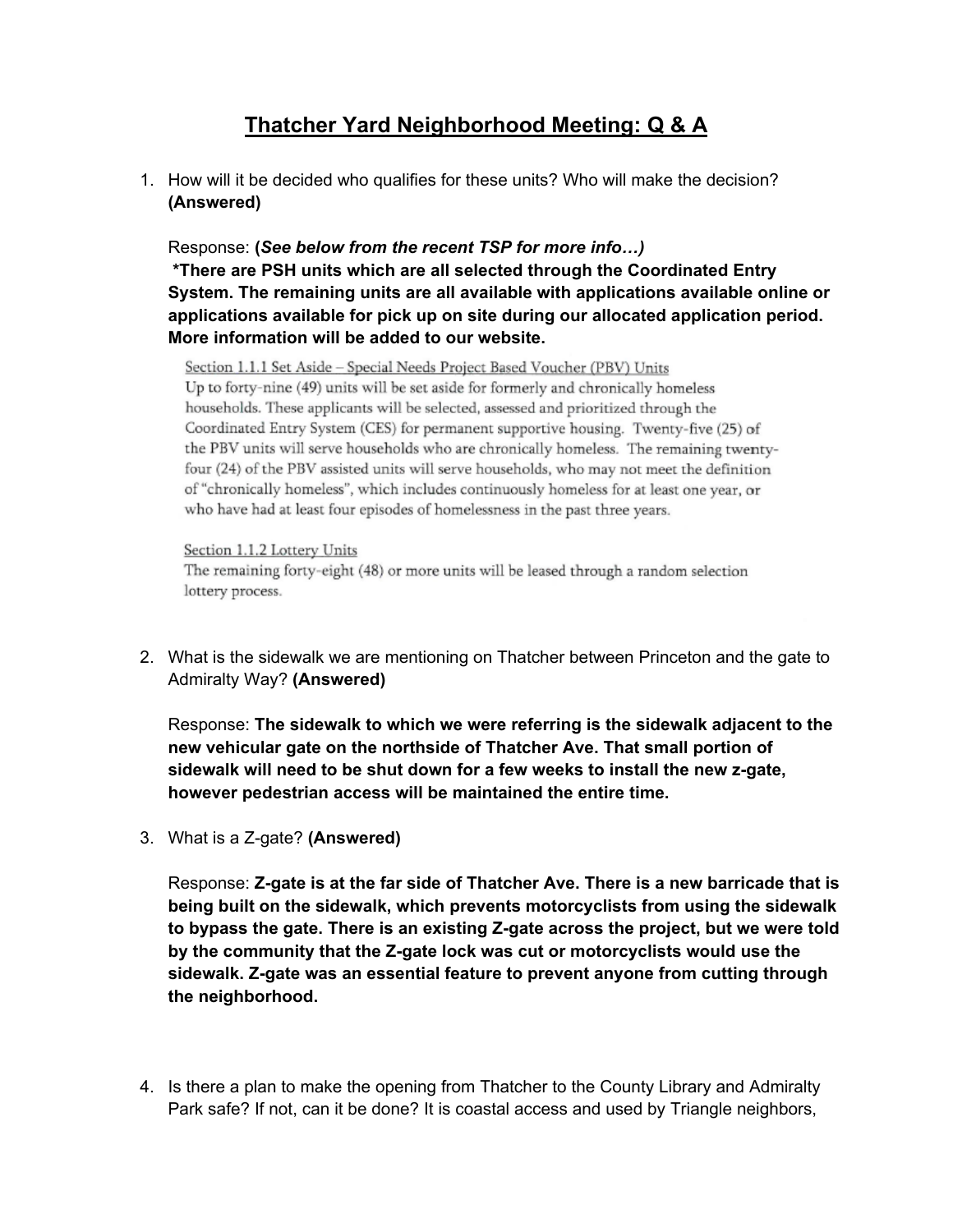but the grade is too steep, it's muddy when it rains, there are tree roots, and bicycles zoom by, endangering pedestrians. **(Answered)**

Response: **Yes, but not part of this development. The City as part of affordable housing sustainable communities funding award will be receiving \$4.3 million in order to do bike, pedestrian, and passageway improvements. Part of those improvements is to expand the cut through of the far end of Thatcher and make it an accessible path. Timing on these improvements will follow completion of this project by a few years. Funding award from the state for these improvements was received in 2020. City will receive its grant and improvements are usually 5 years away from the award (2024-2025).** 

- 5. What is the expected use of an expensive iron fence that replaced a good chain link fence? - **Attendee needs to be more specific**
- 6. Describe the pros + cons of the water table? and where will pumped water be? **(Answered)**

Response: **Pumped water passes through a temporary filtration system into sewer or storm drain as specified by water board and NPDES.**

7. Dave must address the Harbor Crossing access during construction since they will no longer have vehicular access on Thatcher

Response: **During construction and henceforth, Harbor Crossing neighbors will access their homes from Lincoln Blvd to Jefferson Way to Princeton Ave. and then Thatcher Ave. Thatcher to remain open at all times for vehicular access to Harbor Crossing entrance. Thatcher to remain open at all times for pedestrian and bicycle traffic.**

8. Is Mike Bonin OK with you getting rid of the homeless encampment on Thatcher? **(Answered)**

Response: **His office is OK. They have been coordinating with us to clear Thatcher. They understand that there is an ongoing problem with encampment even after the area is cleared. We are in the process of obtaining an encroachment permit which will allow the construction of a fence facing the curb. This will take away areas on Thatcher where encampments could happen.** 

9. How will the underground water table be handled? **(Answered)**

Response: **See response to Question #8.**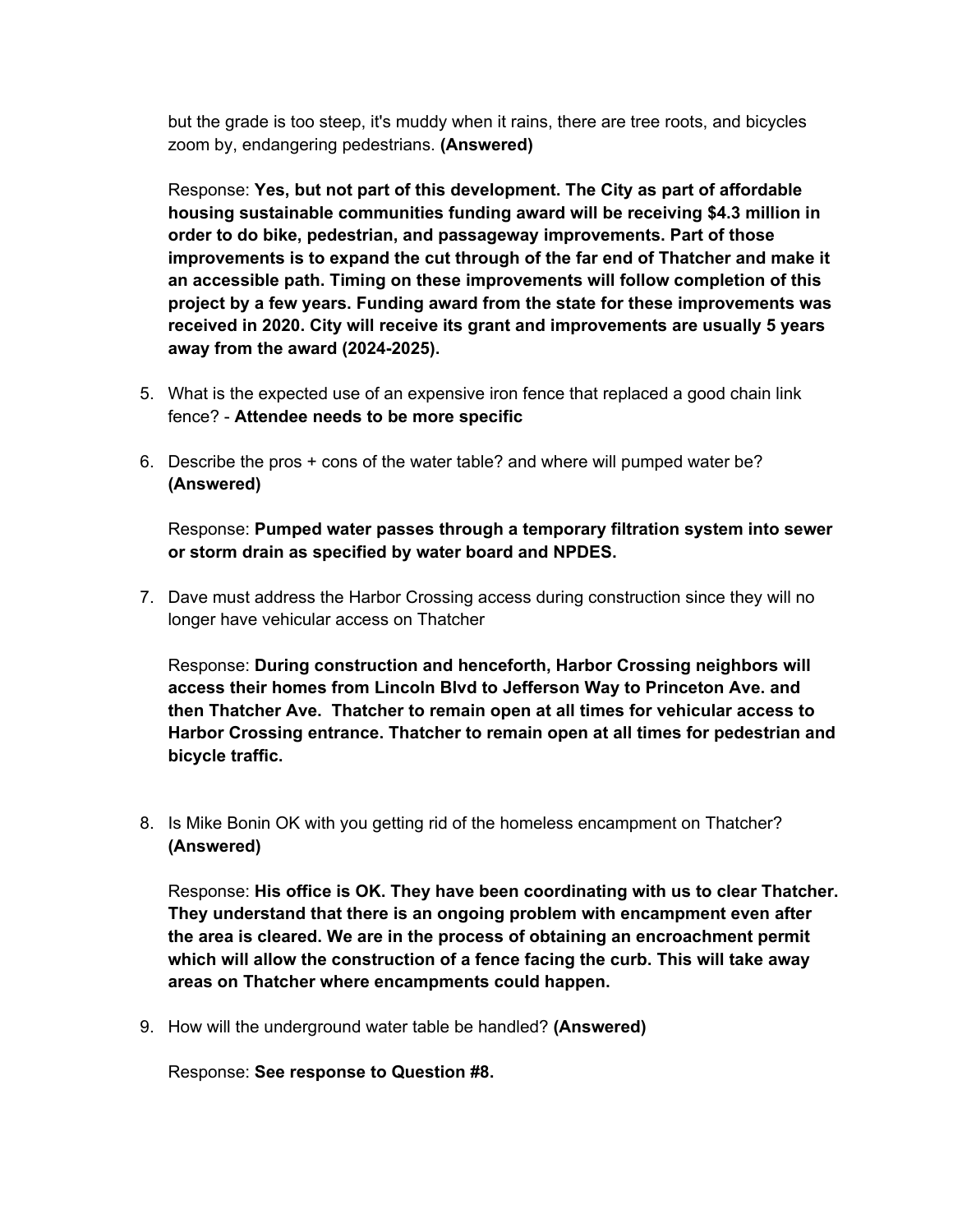10. Are you all aware that there are subterranean gas and/or diesel tanks on the site? **(Answered)**

Response: **Yes, we are aware that there is contaminated soil. We are also aware that there is methane on-site that needs to be cleaned up. Current design does contemplate a methane barrier and an active venting system to extract the methane gas from the soil, so that it is not a harm to residents and community. Our Geologist that conducted testing believes the high concentrations of methane are a result of the elevated lead in the soil. As part of this process, we have approximately 3-4 months where we remove the contaminated soil. Our intention is to retest the soil, once all of the hauling has been completed. This will inform us if there are still elevated methane levels or if the geologist was correct and it dropped back down. Nonetheless, we will have a methane protection barrier, but this will vary based on level once excavation is complete.** 

11. Can you please put the full picture up of all the housing? **(Answered)**

Response: **Rendering in presentation is the vantage point of family units, 1-2 stories. We have another vantage point on another intersection, Thatcher and Princeton. It is currently being updated. As part of the permitting and approval process, we were able to decrease the number of stories from 3.5 to 2.5 stories. The senior building is only 2.5 stories high (2 stories of housing over 1 subterranean garage).** 

12. Please clarify pedestrian access at Oxford and Princeton and at Thatcher and Princeton.

Response: **During construction there will be a site fence up to the face of curb on Oxford Ave, Princeton Ave and Thatcher Ave. The only street that currently has a sidewalk adjacent to the site is Princeton. Pedestrian access on this street will be on the west side of Princeton. The landing sidewalk corners at Oxford/Princeton and Princeton/Thatcher will remain open.**

13. Some excavations were conducted this week and then stopped. What were they for? **(Answered)**

Response: **Those were test wells for the dewatering system to be installed.**

14. What are you going to do about tents building up on the sidewalk? **(Answered)**

Response: **Site fencing will be installed to face of the curb, closing off the area where tents are currently erected.**

15. When will the site be posted with contact info? **(Answered)**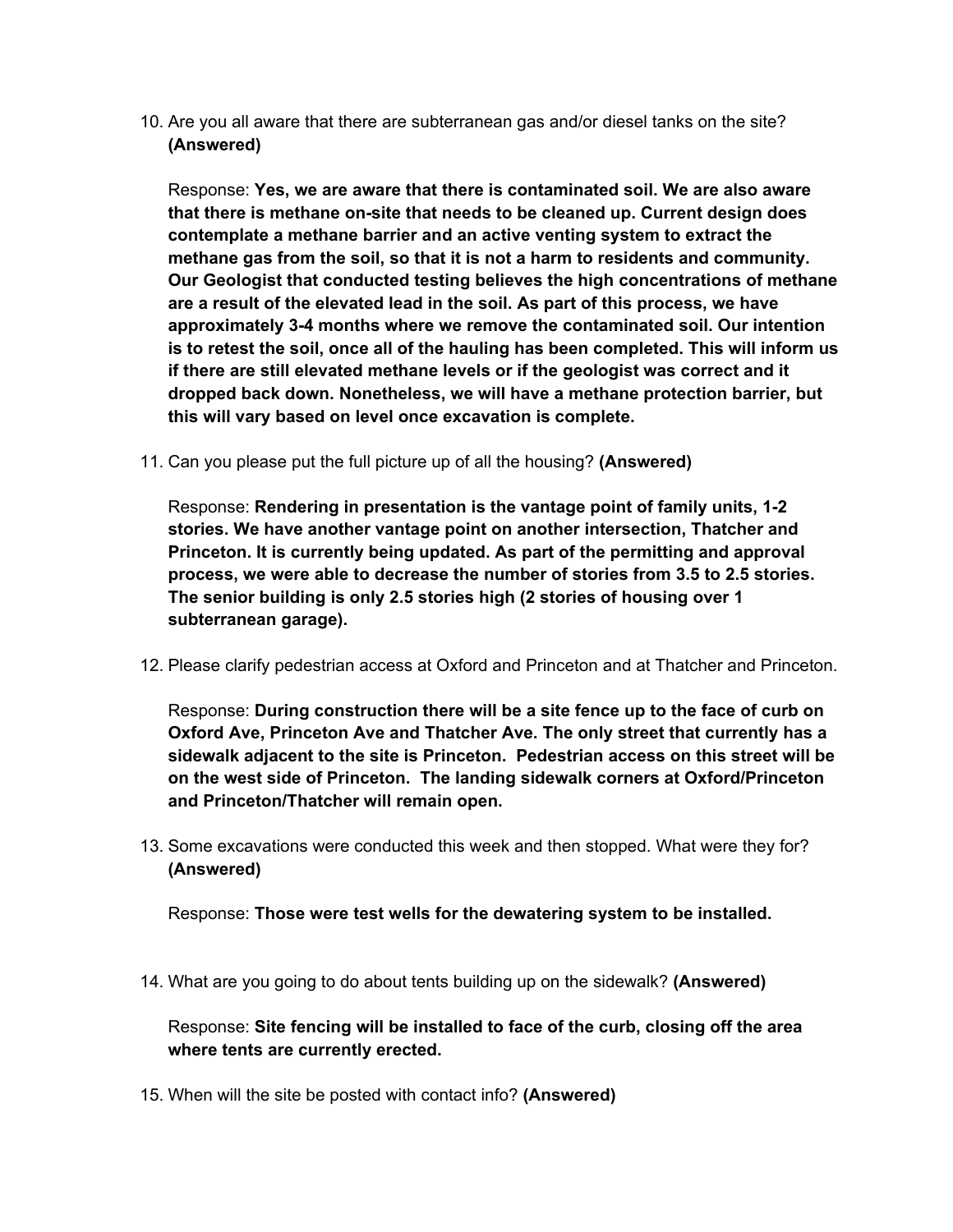## Response: **Prior to gate relocation work starting in mid-December.**

16. Have you officially taken possession of the property? **(Answered)**

Response: **Yes we have as of 11/8. We signed a Ground Lease and the City has handed over the keys.** 

17. When they dug foundations for the apartments on Thatcher, there was an awful toxic odor in the neighborhood for months. Have you run tests for that … if there is an odor, what are your plans to get rid of it? **(Answered)**

Response: **To mitigate odors, the soil management plan is to tarp stockpiled and hauled off dirt and to wet down exposed cuts on a regular basis.** 

18. Where will be the staging area for excavated material loading into trucks? What size dumpers will be used? Will dumpers be truck or tractor+trailers? **(Answered)**

Response: **Yes, there will be a small staging area for excavated material. Benchmark noted that tractor / trailers and dump trucks will be used.**

19. When do the 2 weeks start in reference to the 2 week application period?

Response: *\*We will add this date once finalized to our website.* **Typical window is 9 months prior to construction completion. Completion is at the very end of 2023, so back up 9 months would put us at 2nd quarter of 2023.** 

20. What is the rental cost program for a new residence? How many might go to those with no income....no employment? **(Answered)**

Response: *\*The rental price is determined through the maximum income and rent limits released each year by the California Tax Credit Allocation Committee (TCAC). There are different area median income levels at this property therefore there will be different rents dependent on the unit. There are minimum income levels which are twice the monthly rent.* 

21. Will the slides/pics be available on the web tonight or tomorrow? **(Answered)**

Response: **The slides/pics will be available the day after the meeting or following Monday at the latest.** 

22. What screening will be done for the former homeless residents? **(Answered)**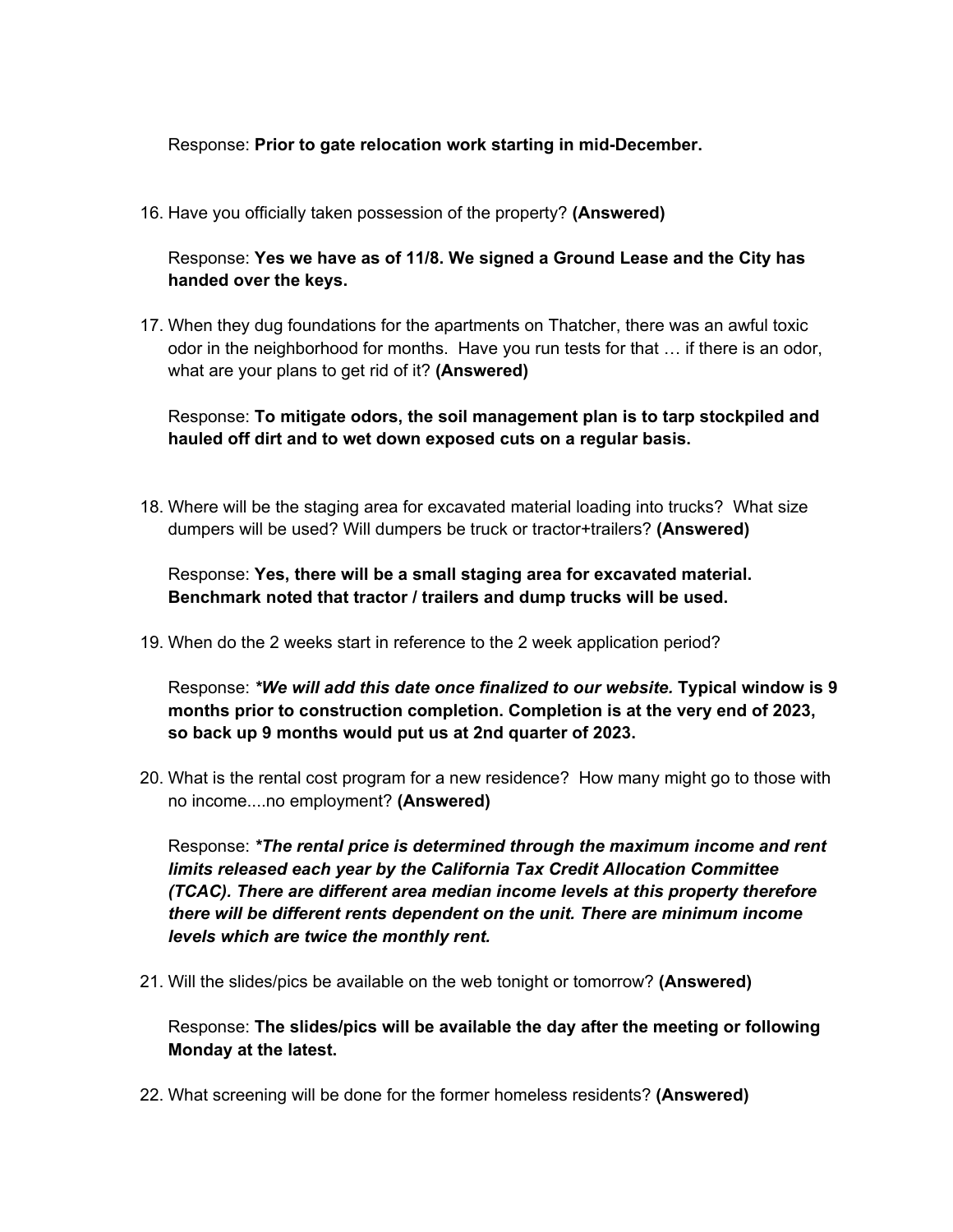Response: **Tenants are brought to us through the Coordinated Entry System. They are screened at application intake, before being put on the system list.** 

23. During construction will we be able to ride bikes down Thatcher to admiralty park or NOT? **(Answered)**

Response: **BCI does not plan to shut down traffic on Thatcher Ave. There will be a temporary lane closure at some point, but access will be maintained.**

24. Onsite auto travel does not show very well. Please describe it and is all parking in garages? **(Answered)**

Response: **Yes, all residents will be required to park in an on-site parking garage. 82 spaces. 1 space for every family unit and .7 spaces for every senior unit. Across TSA's existing portfolio of 6,000+ units, those parking ratios have been proven to be more than adequate.** 

25. Will Tenant parking be restricted to the development and not in the neighborhood? **(Answered)**

Response: **Yes. All tenants will be asked to park in the parking garage beneath the senior building. To deter residents from parking on Princeton or Oxford, we do have a fence/landscaping that surrounds the site. If one of the residents does choose to park on Princeton or Oxford, it will be much longer to walk down the street, around the new gate, enter through the lobby and get to their unit. Although we cannot close down the neighborhood, we can provide natural barriers that make it inconvenient for the residents to access their units. Residents are motivated to use their parking spaces on-site. We are committed to operationally maintaining this.** 

26. How many exits to our neighborhood? By foot? By Car? **(Answered)**

Response: **Primary gate in front of Thatcher and another gate on backend (where employees will enter the site). Emergency gates, which are required by the Fire Department, are on Princeton and Oxford, but will not be used for vehicles to enter. All work will be done through Thatcher via Princeton, out Jefferson, and out to Lincoln. Once the building is in operation, residents that park on-site will need to exit through Princeton, out to Lincoln. Residents do not have the option of exiting through the new Thatcher gate.** 

27. Where will the construction crew park? **(Answered)**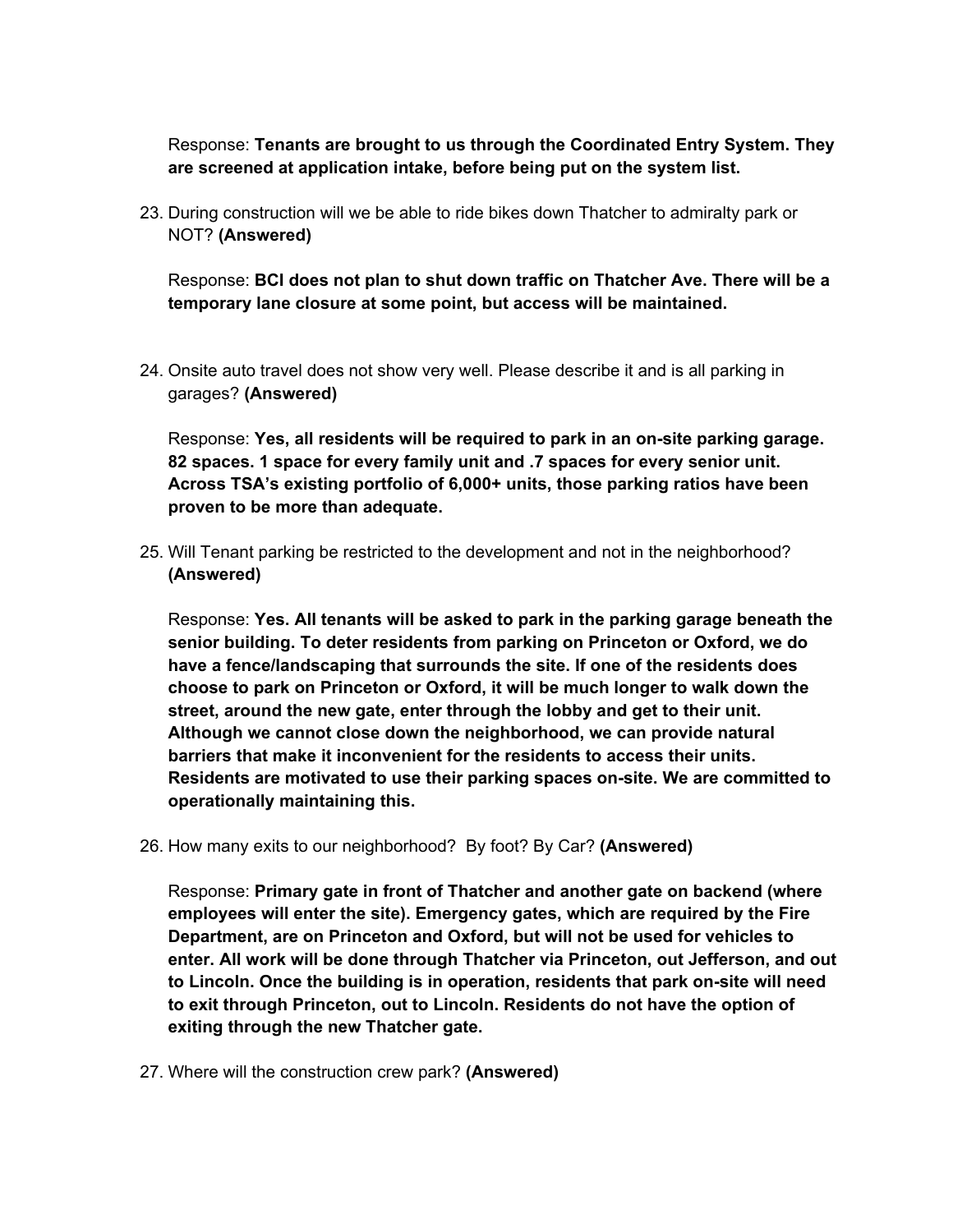Response: **Construction crews to park in neighboring parking lots on Washing Blvd and in the Marina.**

28. Will any of the expensive iron fences be used? It replaced a chain link fence that was already good for pre construction safety. **(Answered)** 

Response: **Our plan is to remove the iron fence. We are going to install the construction fence. At this point, the whole site will be cleared and demoed, including the existing fence. Once the site is secured, this will signal for work to take place inside.** 

29. Where do the visitors park? **(Answered)**

Response: **Typically, there is a reduced amount of vehicles of residents bringing vehicles on-site. Therefore, we see lower needs for parking. Our Del Rey square project on the west side is similar; parking seems to be a non-issue and we do have enough to accommodate all residents with cars. If there is visitor parking, it would be on the exterior. Other times, we will be able to let visitors inside depending on what we have available.** 

30. Will tenant parking be restricted to the project and not in the neighborhood? **(Answered)**

Response: **We will strongly encourage tenants to park in the building. They are adults and can choose to park elsewhere, but we have natural barriers to make it inconvenient. Residents have covered parking in buildings that are assigned and managed by our Property Management staff.** 

31. What allowances are you making for the trucks outside the project?

Response: **During earthwork activities, there will be no parking signs along Princeton Ave., north of the site, to ensure safe two-way passage of trucks and residents. BCI further noted that trucks will not be staged on neighborhood streets, rather outside of the neighborhood at designated queueing areas.**

32. I read that there used to be an oil well or natural gas well in the Thatcher Yard that was abandoned many years ago (I could not find the reference now). Do you know anything about that and if there was, are there going to be actions to prevent issues due to that old well as happened a few years ago on another location in the Marina? **(Answered)**

Response: **There was a difference in historical records. The Division of Oil and Gas State Department website showed that Thatcher Yard had an old oil monitoring well on-site, but historic plans did not. However last year, TSA and LENA Construction had California Environmental, our Geologist, go on-site and perform**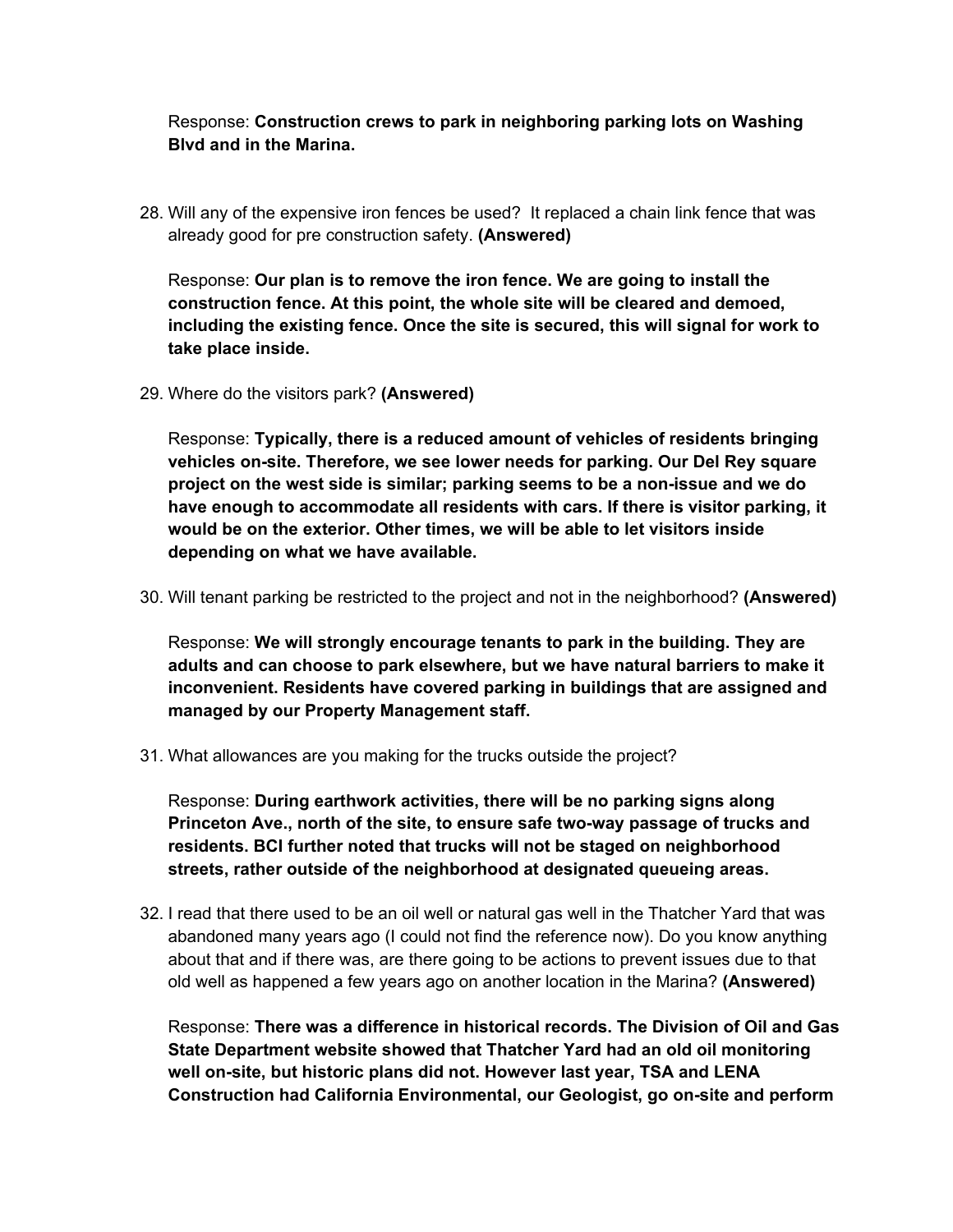**exploratory demo and excavation, 20-25 ft section where the Division of Oil and Gas State Department website indicated where the oil well would be. They did not find the oil well. We have a report that has been created on this topic. The report was submitted to the Division of Oil and Gas, and since cleared this finding from records as there is no oil well on-site.** 

33. How are the Harbor Crossing owners going to gain access to the entrance to their homes since their access comes from Thatcher now? **(Answered)**

Response: **With relocation of gate, unimpeded access to your entrance at the end of Thatcher will now be available from Lincoln. We are open to the intention of this being a motorized gate and will continue the conversation with Harbor Crossing Neighborhood on having a clicker or some way to access your entrance through Thatcher.** 

34. Will soil export + and all other imported materials use the short way to Lincoln or the long way to Washington? **(Answered)**

Response: **Short way to Lincoln.** 

35. Amy talked about the screening of the low income. Can you please refer us to where we find that information as that system is run by the city/county ? **(Answered)**

Response: **We will be adding this information in detail and will include website links on the project website to get more resources and information. Some of the links are LAHSA and the Housing Authority of Los Angeles.** 

36. Does CES give any priority to homeless people currently living in the Triangle? **(Answered)**

Response: **No. They do not give immediate priority in the Triangle. When a homeless individual/family/senior fills out an application to be on the Coordinated Entry System list, they indicate a service planning area on where they would like to be housed. This preference is what allows us to work with CES database to find residents that have a desire or are currently living on the west side and want to stay there. It is a possibility that residents in the Triangle neighborhood can be placed in this building, but not targeted as that (more general west side).** 

37. How long will the temporary closings of Thatcher be for bikers to Admiralty Park? **(Answered)**

Response: **See response to Question #25.**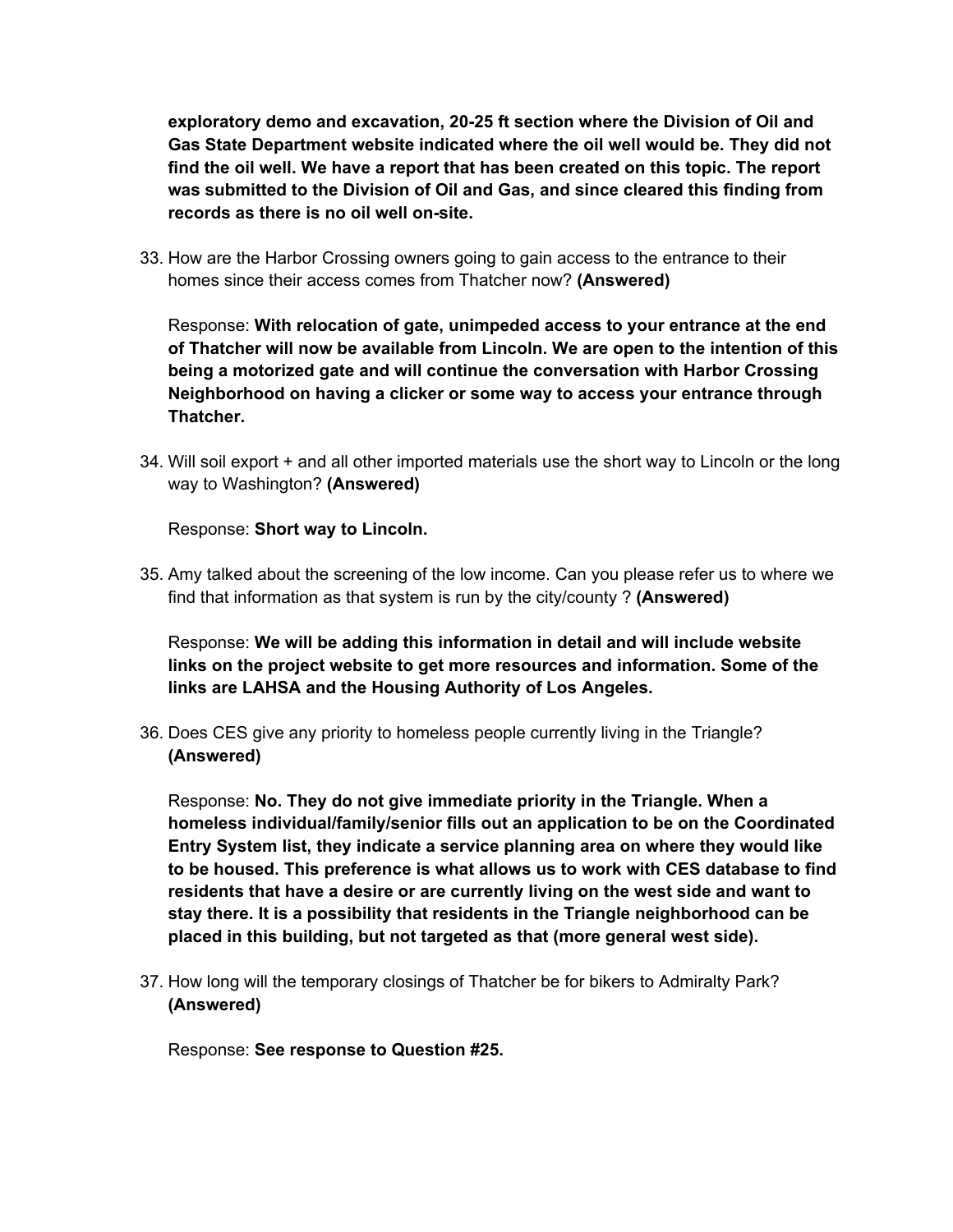38. The gate being put in on Thatcher at Princeton. Will that be for Emergency Vehicles only, or will residents have control of that gate? **(Answered)**

Response: **It will be for emergency vehicles, which is a requirement from the Fire Department. This gate will be motorized, unlike the existing gate, on a track. This will save the inconvenience of constantly locking the gate. We will work with folks at Harbor Crossing and see what type of access can be granted.** 

39. How are you going to handle the build up of construction trucks around the exits and entrances to the project? **(Answered)**

Response: **See response to Question #33.** 

40. Do you have a report for haul routes/staging areas and parking? Approved by DBS? **(Answered)**

Response: **This is ongoing and approval is pending.**

41. Will construction start on the Oxford side first to mitigate noise from the housing build ? **(Answered)**

Response: **Construction will start at the large senior housing, Building 8, along the north elevation adjacent to Thatcher Ave.**

42. What if tenants and visitors choose to park in the neighborhood? Nothing basically? **(Answered)**

Response: **Answered. See above.** 

43. Will you have security and well lit perimeters to prevent further homeless tents and camp sites? **(Answered)**

Response: **See response to Question #16. In addition, there will be motion activated site lighting at two gate locations along Thatcher Ave.**

44. What is the 24 hour phone number to call to report issues with your property? **(Answered)**

Response: **We will put contact information in the Q & A that follows this meeting.**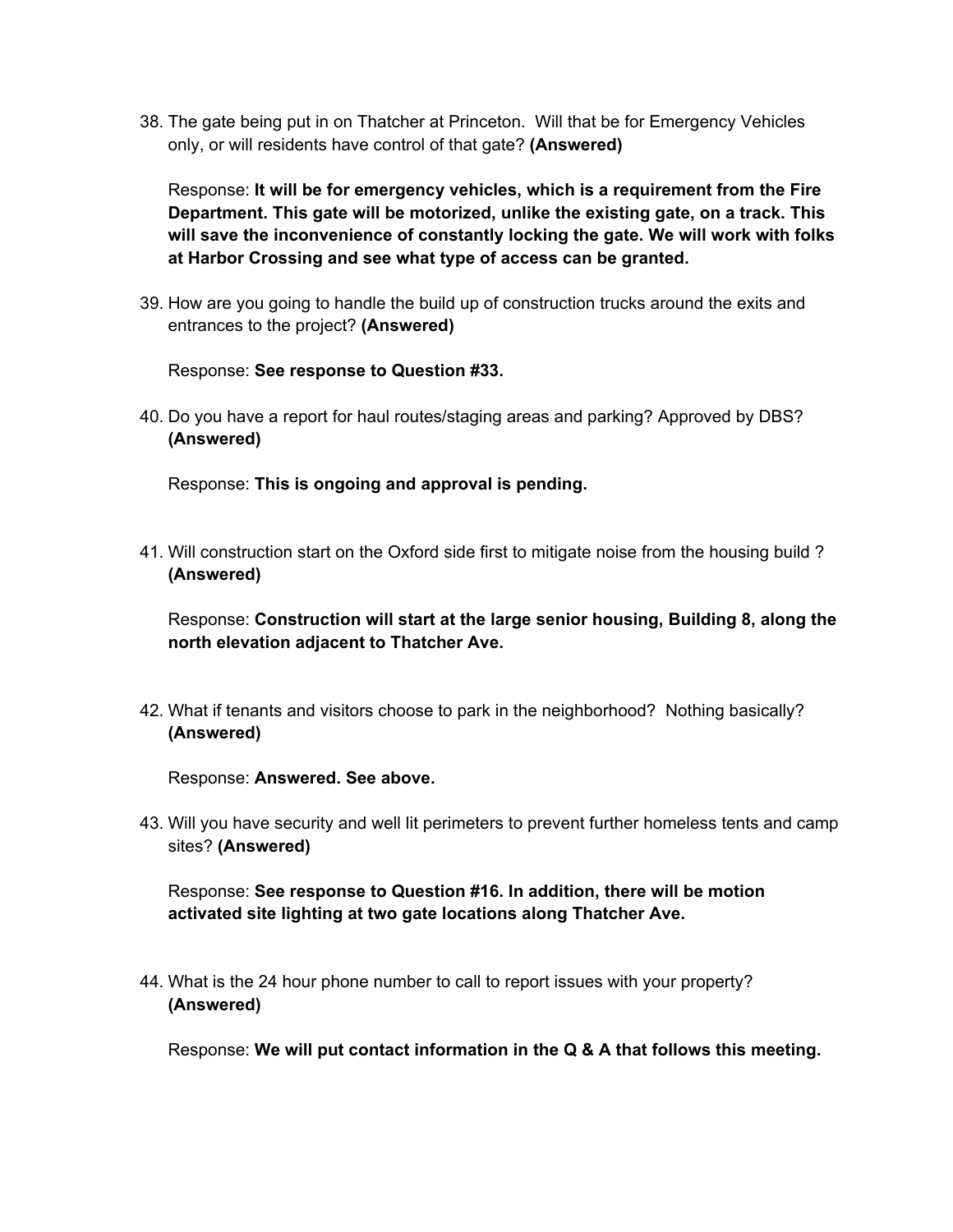45. What kind of environmental reviews have been done? Are you following the CEQA requirements? **(Answered)**

Response: **Yes, we did environmental reviews, both from contaminated site perspective, testing levels and getting the Regional Water Quality Control Board to approve clean up reports and soil management plan. Additionally, in order to secure Land Use and Environmental approvals, the entitlements in 2019, there were studies done on traffic, dust, noise, cultural resources, etc showing the impacts and these were submitted to the City.** 

46. How do we get a transcript of this presentation? **(Answered)**

Response: **Will be put on the project website.** 

47. Is there still a chance that they will put an electronic gate on Thatcher at Princeton? I thought that was killed. I thought that you were putting in a green space. **(Answered)**

Response: **There is a mechanical gate being put on Princeton.** 

48. Harbor Crossing MUST AGREE use Princeton entry. Has the developer secured their written agreement??? **Attendee to follow up. (Answered)**

Response: **If this is referring to a written agreement with the City regarding permits and building of gate/securing of site control, then yes.** 

49. Did you do an MND or EIR? **(Answered)**

Response: **We did a very robust MND. There were several environmental studies that do not always accompany a MND, but chose to do so as it is important to analyze all environmental aspects that this site can have on the Triangle neighborhood.** 

50. You keep saying Jefferson to Princeton , is Carter Ave being bypassed ? **(Answered)**

Response: **Yes.** 

51. Please clarify, will harbor crossing residents be able to open the mechanical gate? That is not what you have been saying for the past 2 years. **(Answered)**

Response: **The gate is being contemplated as mechanical. This is an emergency gate and not an access gate. This gate will only be allowed to be opened by the Fire Department and emergency services.**